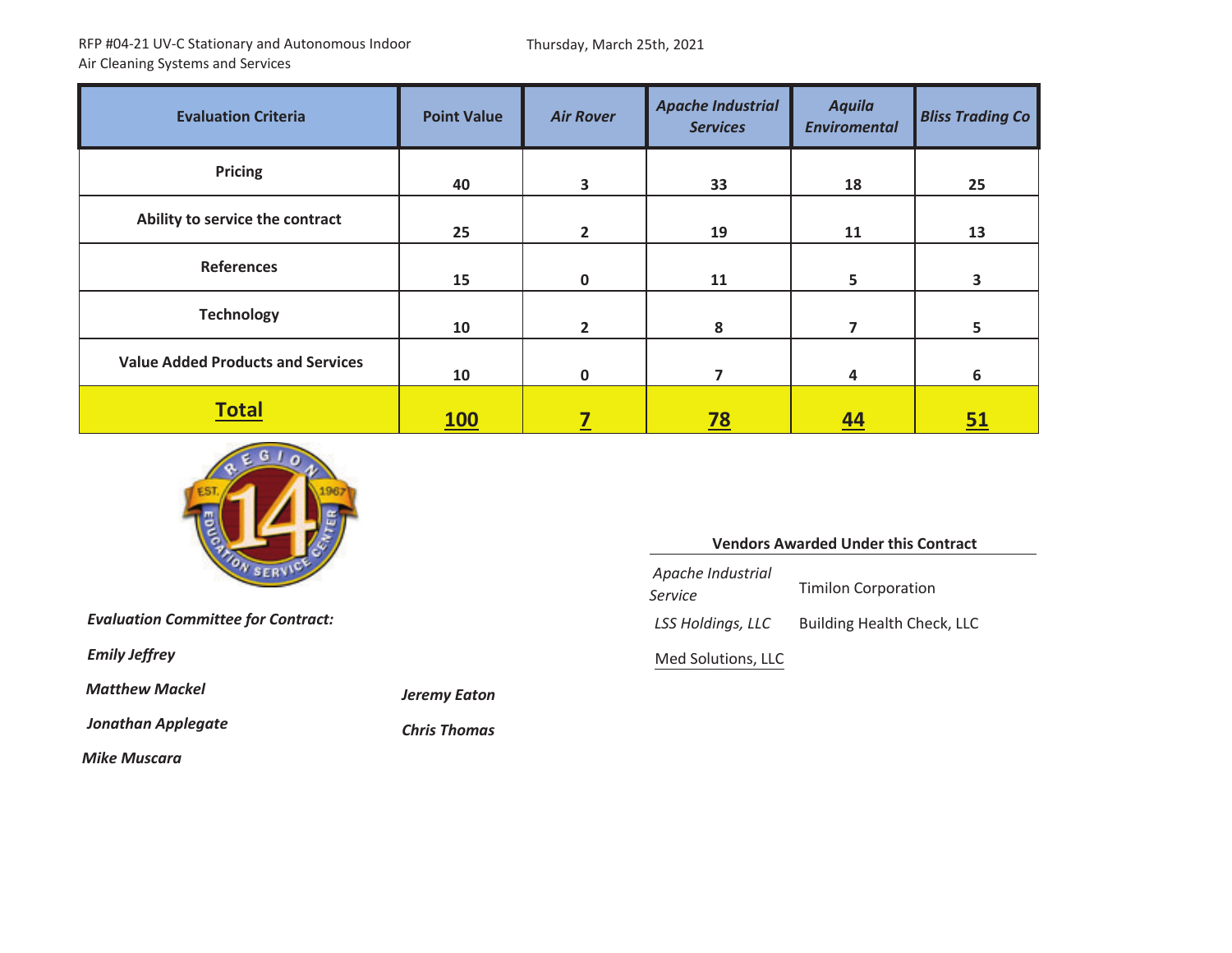Thursday, March 25th, 2021

| <b>Evaluation Criteria</b>               | <b>Point Value</b> | <b>Bulding Health</b><br><b>Check, LLC</b> | <b>Cetrix</b><br>Technologies,<br><b>LLC</b> | <b>Eagle</b><br><b>Integrated</b><br><b>Solutions, LLC</b> | <b>Fifteen Twenty</b><br><b>Technological</b><br><b>Holdings Inc.</b> | <b>Grean Dream</b><br><b>International</b> |
|------------------------------------------|--------------------|--------------------------------------------|----------------------------------------------|------------------------------------------------------------|-----------------------------------------------------------------------|--------------------------------------------|
| <b>Pricing</b>                           | 40                 | 25                                         | 13                                           | 10                                                         | 10                                                                    | 8                                          |
| Ability to service the contract          | 25                 | 20                                         | 16                                           | $\overline{2}$                                             | 10                                                                    | 15                                         |
| <b>References</b>                        | 15                 | 11                                         | 11                                           | $\mathbf{0}$                                               | 4                                                                     | 6                                          |
| <b>Technology</b>                        | 10                 | 9                                          | 8                                            |                                                            | 5                                                                     | 6                                          |
| <b>Value Added Products and Services</b> | 10                 | 5                                          | 3                                            | $\mathbf{0}$                                               | 4                                                                     | 6                                          |
| <b>Total</b>                             | <b>100</b>         | $\overline{20}$                            | 52                                           | 13                                                         | <u>34</u>                                                             | <u>42</u>                                  |



*Evaluation Committee for Contract:*

*Emily Jeffrey*

*Matthew*

*Jonathan Applegate Chris*

*Mackel Jeremy Eaton*

**Chris Thomas** 

*Mike Muscara*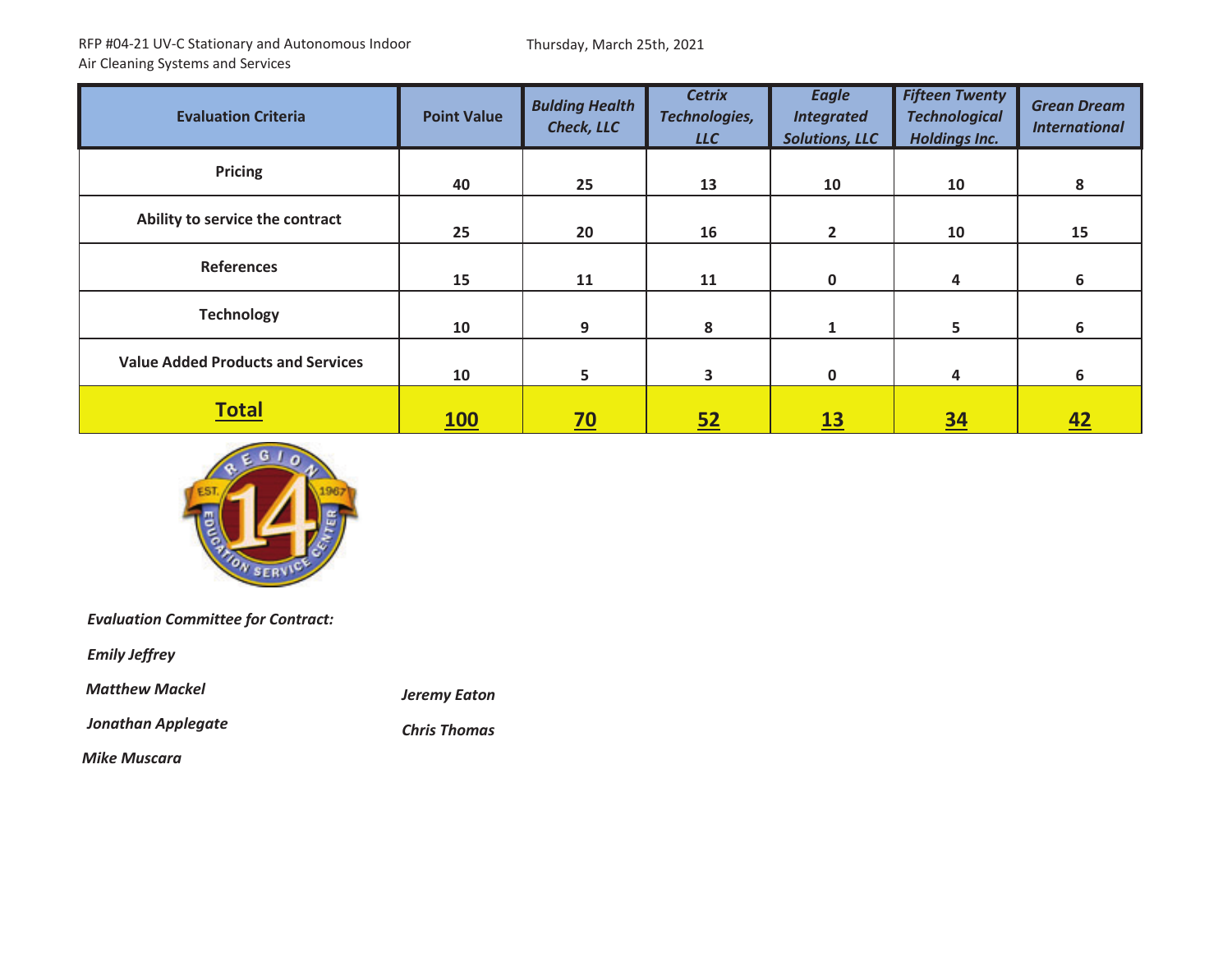Thursday, March 25th, 2021

| <b>Evaluation Criteria</b>               | <b>Point Value</b> | <b>LSS Holdings,</b><br><b>LLC</b> | <b>Med Solutions,</b><br><b>LLC</b> | <b>Nemesis UVC,</b><br><b>LLC</b> | <b>0&amp;M</b><br>Resources, Inc. | <b>TeleSwivel</b> |
|------------------------------------------|--------------------|------------------------------------|-------------------------------------|-----------------------------------|-----------------------------------|-------------------|
| <b>Pricing</b>                           | 40                 | 30                                 | 29                                  | 13                                | 33                                | 20                |
| Ability to service the contract          | 25                 | 20                                 | 20                                  | 15                                | 13                                | 15                |
| <b>References</b>                        | 15                 | 11                                 | 10                                  | 8                                 | 6                                 | 8                 |
| <b>Technology</b>                        | 10                 | 8                                  | 9                                   | 7                                 | 6                                 | 8                 |
| <b>Value Added Products and Services</b> | 10                 | 8                                  | 7                                   | 4                                 | 7                                 | 5                 |
| <b>Total</b>                             | <b>100</b>         | $\overline{26}$                    | <u>74</u>                           | <u>47</u>                         | 65                                | 56                |



*Evaluation Committee for Contract:*

*Emily Jeffrey*

*Matthew*

*Jonathan Applegate Chris*

*Mackel Jeremy Eaton*

**Chris Thomas** 

*Mike Muscara*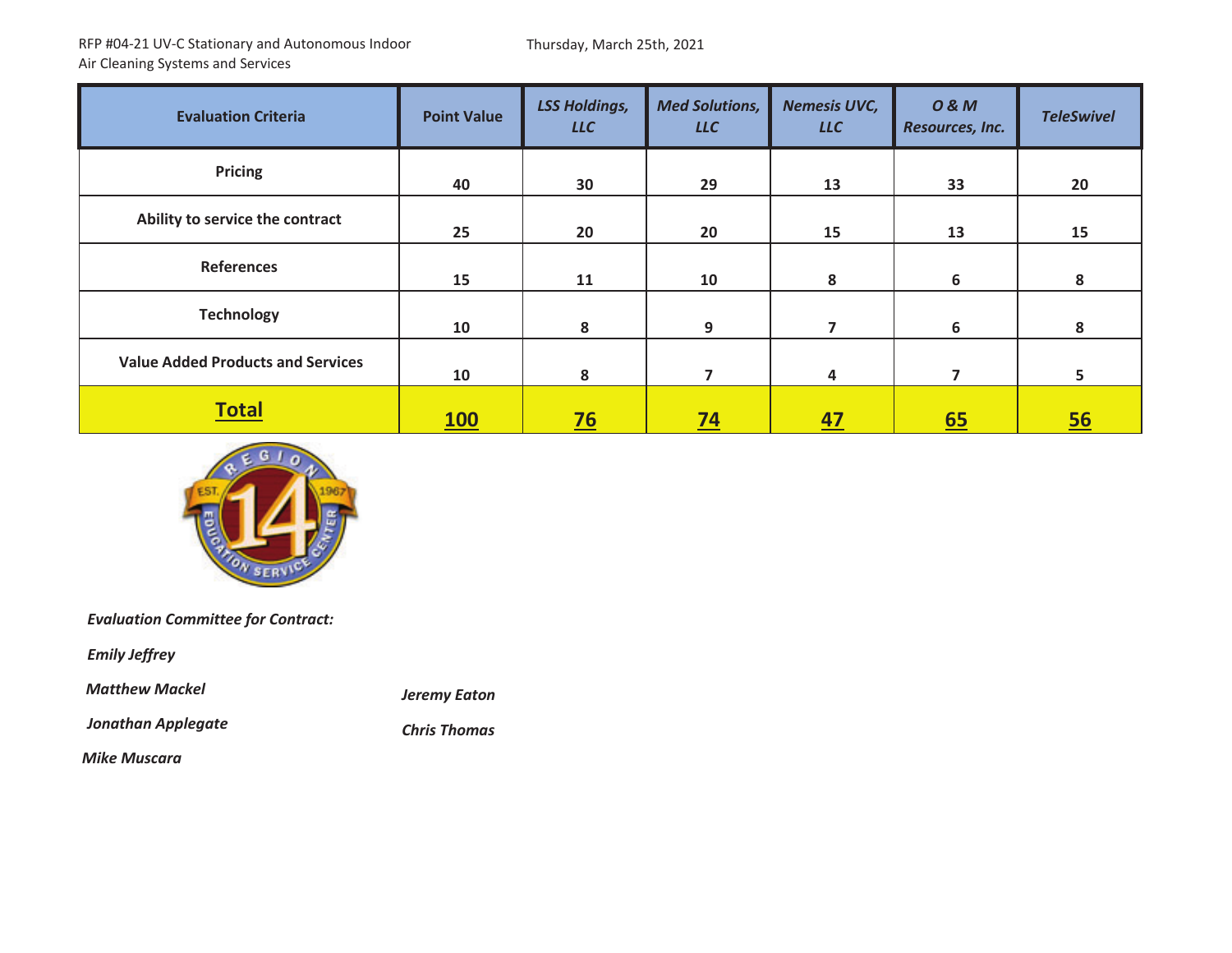Thursday, March 25th, 2021

| <b>Evaluation Criteria</b>               | <b>Point Value</b> | <b>Timilon</b><br><b>Corporation</b> | <b>Vizocom</b> |                          |                          |          |
|------------------------------------------|--------------------|--------------------------------------|----------------|--------------------------|--------------------------|----------|
| <b>Pricing</b>                           | 40                 | 33                                   | 20             |                          |                          |          |
| Ability to service the contract          | 25                 | 19                                   | 14             |                          |                          |          |
| <b>References</b>                        | 15                 | 12                                   | 9              |                          |                          |          |
| <b>Technology</b>                        | 10                 | 6                                    |                |                          |                          |          |
| <b>Value Added Products and Services</b> | 10                 | 3                                    | 5              |                          |                          |          |
| <b>Total</b>                             | <b>100</b>         | $\overline{23}$                      | 55             | $\underline{\mathbf{0}}$ | $\underline{\mathbf{0}}$ | <u>ပ</u> |



*Evaluation Committee for Contract:*

*Emily Jeffrey*

*Matthew*

*Jonathan Applegate Chris*

*Mackel Jeremy Eaton*

*Mike Muscara*

**Chris Thomas**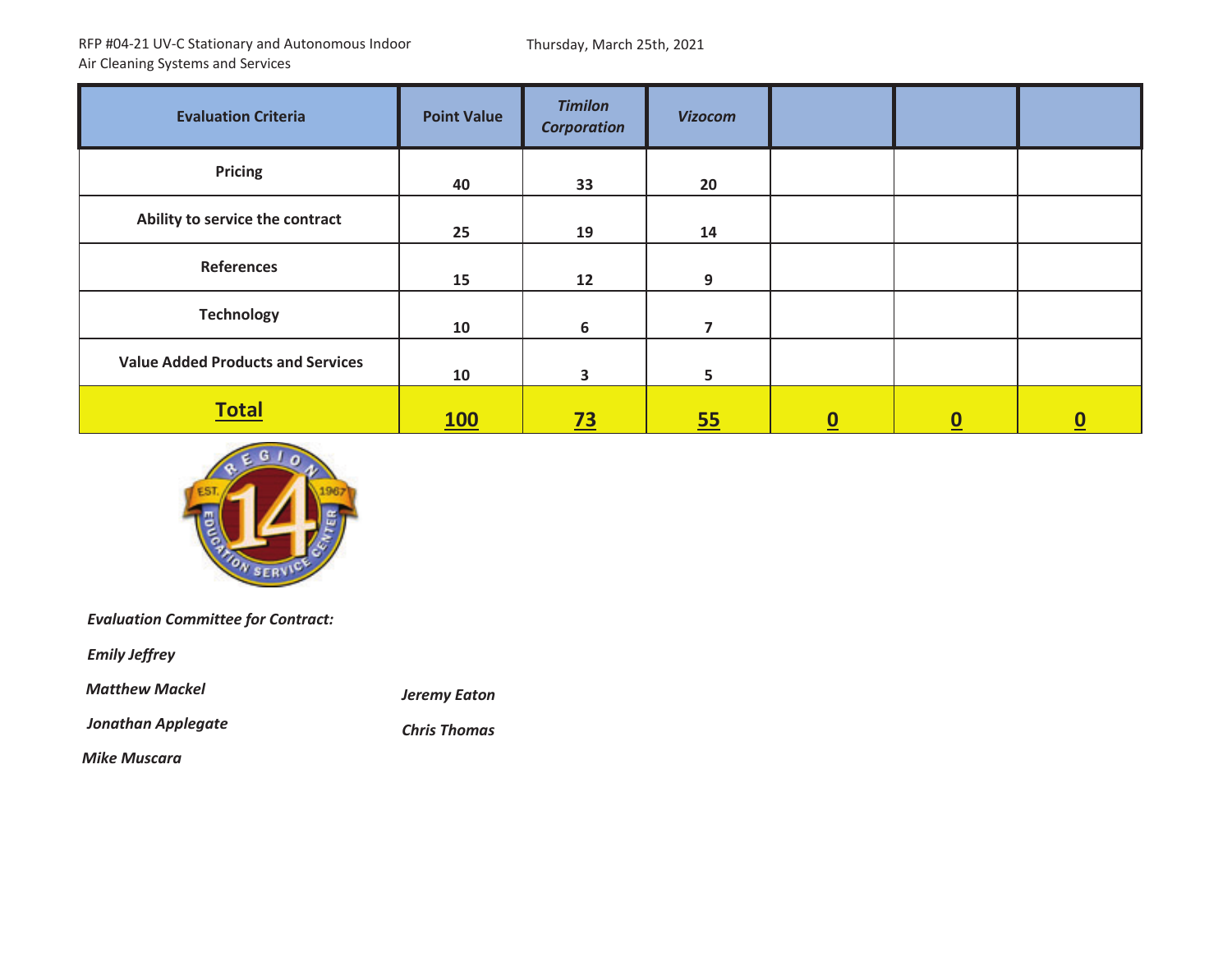

# **04-21 - Request for Proposal (RFP) for UV-C Stationary and Autonomous Indoor Air Cleaning Systems and Services**

## **Project Overview**

| <b>Project Details</b>     |                                                                                                           |
|----------------------------|-----------------------------------------------------------------------------------------------------------|
| Reference ID               | $04 - 21$                                                                                                 |
| <b>Project Name</b>        | Request for Proposal (RFP) for UV-C Stationary and Autonomous Indoor<br>Air Cleaning Systems and Services |
| <b>Project Type</b>        | <b>RFP</b>                                                                                                |
| <b>Project Description</b> | UV-C Stationary and Autonomous Indoor Air Cleaning Systems and<br><b>Services</b>                         |
| <b>Open Date</b>           | Feb 09, 2021 7:00 AM CST                                                                                  |
| <b>Close Date</b>          | Mar 25, 2021 2:00 PM CDT                                                                                  |

#### **Seal status**

| <b>Requested Information</b> | Unsealed on              | Unsealed by        |
|------------------------------|--------------------------|--------------------|
| Proposal                     | Mar 25, 2021 2:14 PM CDT | Jonathan Applegate |
| Pricing                      | Mar 25, 2021 2:14 PM CDT | Jonathan Applegate |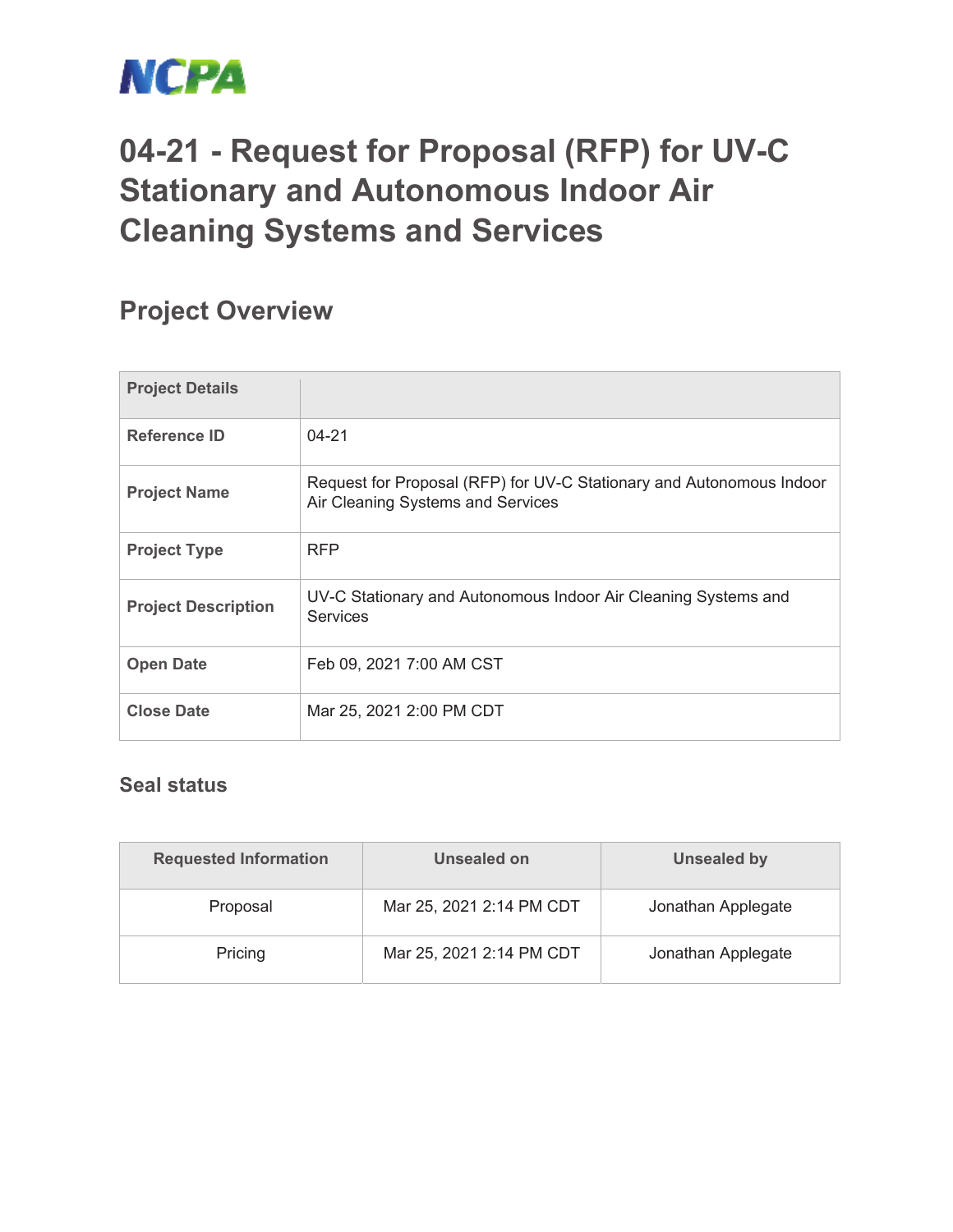

### **RFP Bid/Proposal Receipt List:**

RFP #04-21 for UV-C Stationary and Autonomous Indoor Air Cleaning Systems and Services Thursday, March 25th, 2021 2:00 pm

| <b>Supplier</b>                                                | <b>Date</b><br><b>Submitted</b> | <b>Name</b>                      | <b>Email</b>                      |
|----------------------------------------------------------------|---------------------------------|----------------------------------|-----------------------------------|
| Aquila<br><b>Environmental</b>                                 | Mar 22, 2021<br>4:31 PM CDT     | John Hebert                      | jhebert@aquilaenv.com             |
| <b>Eagle Integrated</b><br><b>Solutions LLC</b>                | Feb 15, 2021<br>11:42 AM CST    | <b>Derek</b><br><b>McDaniels</b> | eagleintegratedhousing@gmail.com  |
| <b>TeleSwivel</b>                                              | Mar 25, 2021<br>9:05 AM CDT     | Kate Dingeldey                   | gsa@teleswivel.com                |
| <b>Fifteen Twenty</b><br><b>Technological</b><br>Holdings Inc. | Mar 25, 2021<br>1:54 PM CDT     | Christopher<br><b>Jenkins</b>    | chris.jenkins@fifthteentwenty.com |
| <b>LSS Holdings,</b><br><b>LLC</b>                             | Mar 25, 2021<br>12:14 PM CDT    | Craig Rutledge                   | crutledge@lifesafetyservices.com  |
| <b>Apache Industrial</b><br><b>Services</b>                    | Mar 25, 2021<br>1:44 PM CDT     | <b>Courtney Liggett</b>          | cliggett@apacheip.com             |
| <b>Air Rover</b>                                               | Mar 08, 2021<br>2:30 PM CST     | David Ferguson                   | david.ferguson@airrover.com       |
| <b>Med Solutions</b><br><b>LLC</b>                             | Mar 25, 2021<br>9:29 AM CDT     | Nathan Branch                    | nathan@medsolutions.llc           |
| <b>Timilon</b><br><b>Corporation</b>                           | Mar 19, 2021<br>8:46 AM CDT     | Levi Kitman                      | lkitman@timilon.com               |